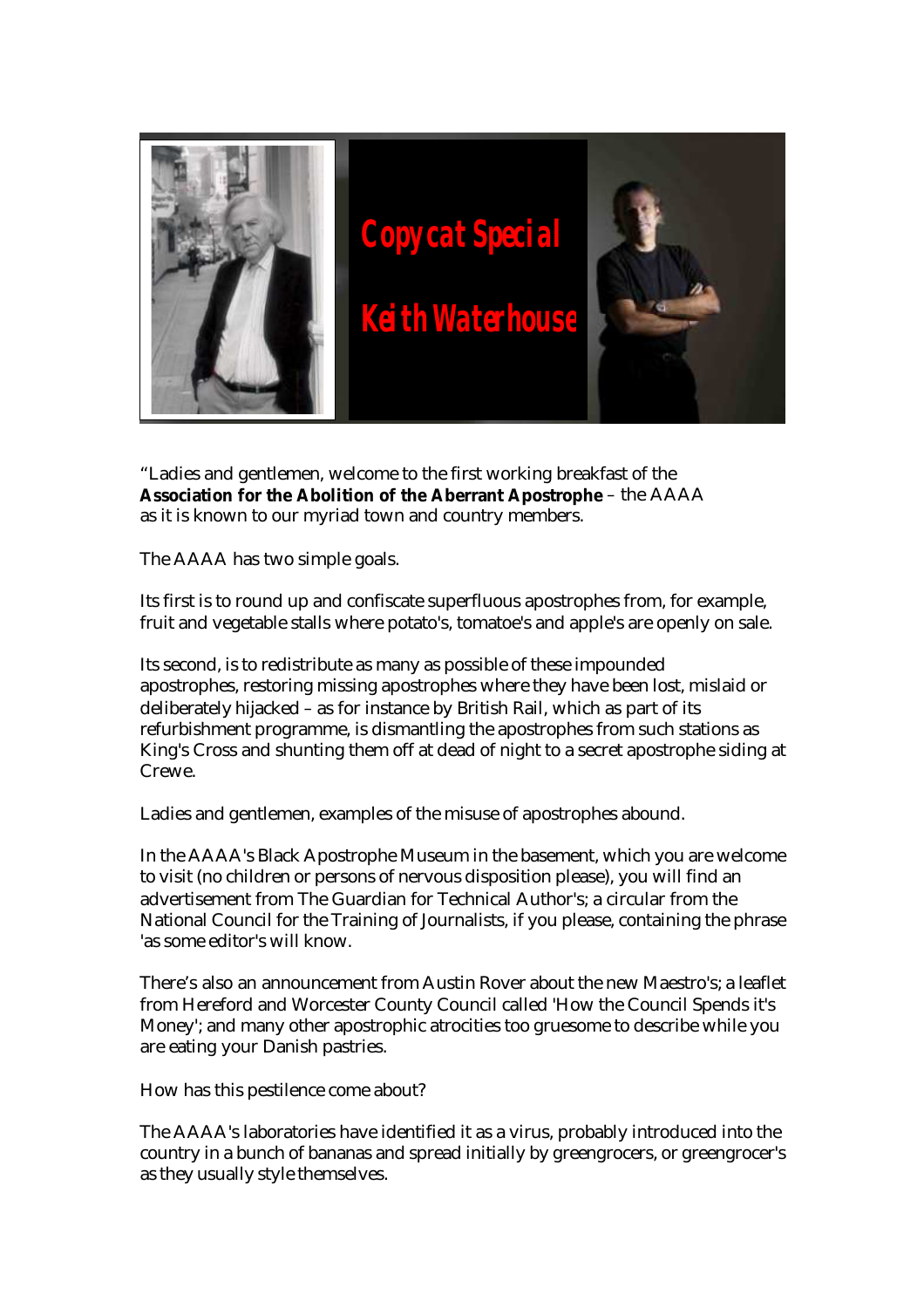Apostrophe Interpolation, Displacement and Suppression – AID'S, as the affliction is known – recognises no frontiers.

It afflicts the highest and the lowest of the land alike, the educated along with the sub-literate. The Times (shortly to be renamed The Times's) as well as The Sun.

Why, even the Daily Mail itself, it has to be confessed between these four walls, is not immune. I hold in my hand a misprinting of who's for whose which was detected in its pages only a short while ago.

Ladies and gentlemen, when we find ourselves in a world where a newsagent's placard can read 'Gleny's Kinnock Lead's Teachers Strike', the Apocalypse is near and something must be done.

Apostrophic anarchists, deliberately disrupting the apostrophe's function as part of their wider plan to destroy English grammar, must be weeded out root and branch.

Innocent misusers of the apostrophe – for instance the Darlington bus company promising 'Shopping Trips to Leed's' – must be hustled off to night school in plain vans for a crash course in punctuation.

If necessary, children must be stopped outside the classroom and frisked for aberrant apostrophes, and the pushers identified.

But what can we, as individuals, do to stop the rot, bearing in mind that your Association will have no truck with the proscribed militant Apostrophe Abolition Army, whose declared aim is to stamp out the now universal use of 'it's' for the possessive 'its' by blowing up offending printing plants?

What we can do, ladies and gentlemen, is to be vigilant and relentless in our pursuit of the aberrant apostrophe. We must write to each and every publication that trangresses in this respect.

When they write back pleading that it was a regrettable printers error, we must reply by return of post that no it wasn't, it was a regrettable printer's error, or even more accurately, the error of a regrettable printer.

We must boycott shops selling Co's lettuce, bean's and such like contaminated products.

Members of the AAAA are invited to forward examples of misplaced apostrophes to the Association for possible use in our touring exhibitions, provided that these do not infringe the Post Office regulations on the sending of obnoxious matter through the mails.

The AAAA regrets that its hardworking staff will be unable to acknowledge contributions individually, but assures members that every apostrophe submitted will be scrutinised keenly and considered on its demerits.